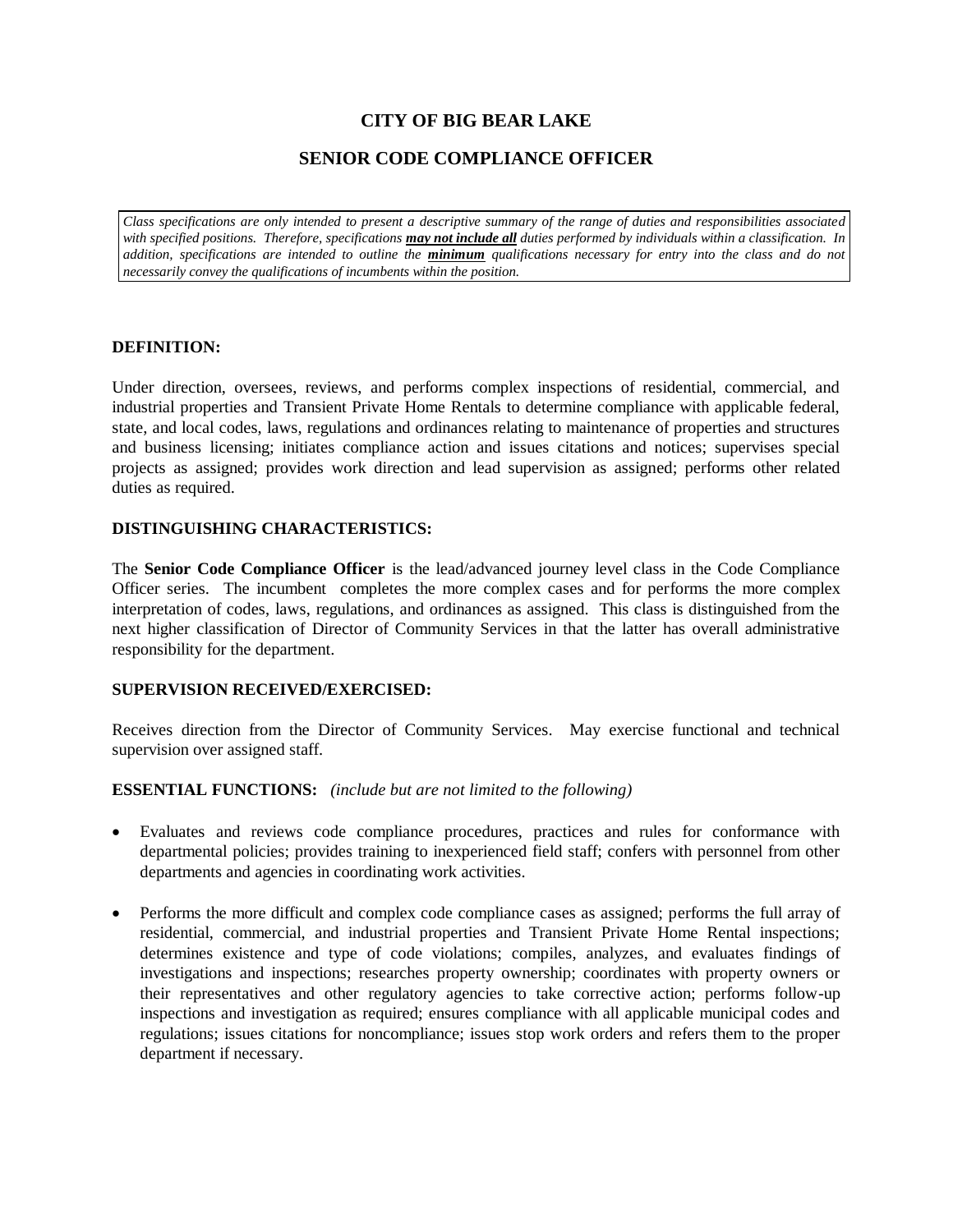# SENIOR CODE COMPLIANCE OFFICER

Page 2

- Resolves service issues and complaints; interprets, applies and explains applicable municipal codes, zoning ordinances, building codes, vehicle codes, state housing, health and safety codes and other related laws, codes and regulations to the public, departmental staff, and other agencies; advises property owners on the requirements for compliance; explains processes and procedures for obtaining compliance or appropriate permits, including performing reinspection on applicable permits and notices until compliance in attained.
- Enforces parking regulations related to snow removal; cites violators and coordinates vehicle towing when necessary.
- Prepares reports regarding enforcement activities, or regarding selected inspections, complaints, or disputes; maintains clear, concise and comprehensive records and reports related to enforcement activities; maintains daily log of contacts or inspections for code enforcement cases; enters and retrieves information from records systems.
- Photographs violations; gathers evidence and prepares cases for court proceedings; produces photographs and records of violations for evidence; files criminal complaints in court when necessary with supervisor's approval; represents the City in court regarding noncompliance if required.
- Answers questions regarding code enforcement, planning, building, or public information as necessary; receives complaints; responds to questions and concerns from the public, departmental staff and other agencies; provides information as appropriate and resolves service issues and complaints; cooperates with other agencies.
- Prepares a variety of reports and correspondence, including notices of violations and follow-up letters; attends various meetings and training seminars; responds to emergency situations as required.
- Establishes positive working relationships with representatives of community organizations, state/local agencies, City management and staff, and the public.

### **PHYSICAL, MENTAL AND ENVIRONMENTAL WORKING CONDITIONS:**

Position requires sitting, standing, walking on level and slippery surfaces, reaching, twisting, turning, kneeling, bending, stooping, squatting, crouching, grasping and making repetitive hand movement in the performance of daily duties. The position also requires both near and far vision when making inspections, and reading written reports and work related documents. Acute hearing is required when providing phone and personal service. The ability to lift, carry, and push tools, equipment, and supplies weighing 35 pounds or more is also required. Additionally, the incumbent in this outdoor position works in all weather conditions, including wet, snow, hot, and cold. Incumbents may frequently deal with irate members of the public. The nature of the work also requires the incumbent to drive motorized vehicles, work in heavy vehicle traffic conditions and often work with constant interruptions. The incumbent is required to work nights and weekends, respond first to after hours emergency call-outs and perform routine standby duties.

Some of these requirements may be accommodated for otherwise qualified individuals requiring and requesting such accommodations.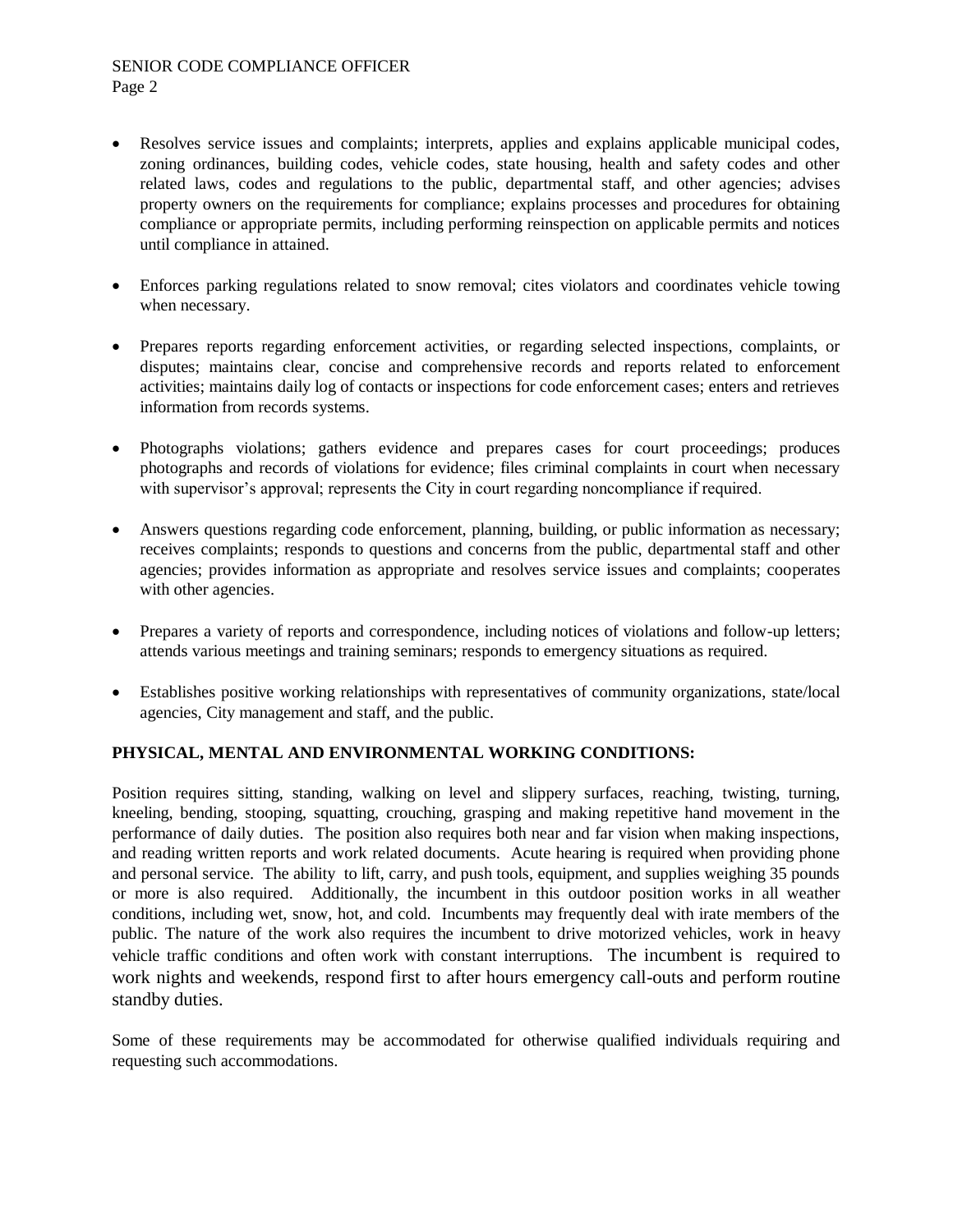**QUALIFICATIONS:** *(The following are minimal qualifications necessary for entry into the classification.)*

### **Education and/or Experience:**

Any combination of education and experience that has provided the knowledge, skills, and abilities necessary for a **Senior Code Compliance Officer.** A typical way of obtaining the required qualifications is to possess three years of experience in zoning, housing or building inspection or investigation and the equivalent to a high school diploma.

### **License/Certificate:**

Possession of, or ability to obtain, a valid Class C California driver's license. Possession of a PC 832 certification.

**KNOWLEDGE/ABILITIES/SKILLS:** *(The following are a representative sample of the KAS's necessary to perform essential duties of the position.)*

### **Knowledge of:**

Modern principles, practices, and methods used in the enforcement of a variety of codes, laws, regulations, permits and ordinances, including housing and building codes, business license codes, fire codes, and health laws; methods and techniques of training and motivation; methods and techniques of scheduling work assignments; practices and methods to encourage voluntary compliance to regulations and codes; techniques of calming angry and upset homeowners and/or tenants; methods and techniques used in enforcement and investigation; law enforcement procedures and administrative techniques; rules of evidence and court procedures; basic principles of mathematics; applicable federal, state and local laws, codes, ordinances and regulations; methods and techniques of scheduling work assignments; standard office procedures, practices, and equipment; modern office equipment, including a computer and applicable software; methods and techniques for record keeping and report preparation and writing; proper English, spelling, and grammar; occupational hazards and standard safety practices.

### **Ability to:**

Lead, oversee and perform complex code enforcement work; perform with minimal direction from supervisor; perform complex interpretation of codes, laws, regulations and ordinances; inspect and analyze a variety of buildings and properties and identify code violations; appropriately apply codes and regulations to varying situations; effectively deal with angry and noncooperative people to gain voluntary compliance with codes and ordinances; calm emotional situations; keep up with constantly changing laws, codes, ordinances, and regulations; learn more complex principles, practices, techniques, and regulations pertaining to assigned duties; facilitate appropriate corrective action from property owners regarding violations; perform mathematical calculations quickly and accurately; implement, explain and apply applicable laws, codes, and regulations; read, interpret, and record data accurately; organize, prioritize, and follow-up on work assignments; work independently and as part of a team; make sound decisions within established guidelines; analyze a complex issue and develop and implement an appropriate response; follow written and oral directions; observe safety principles and work in a safe manner; communicate clearly and concisely, both orally and in writing; establish and maintain effective working relationships.